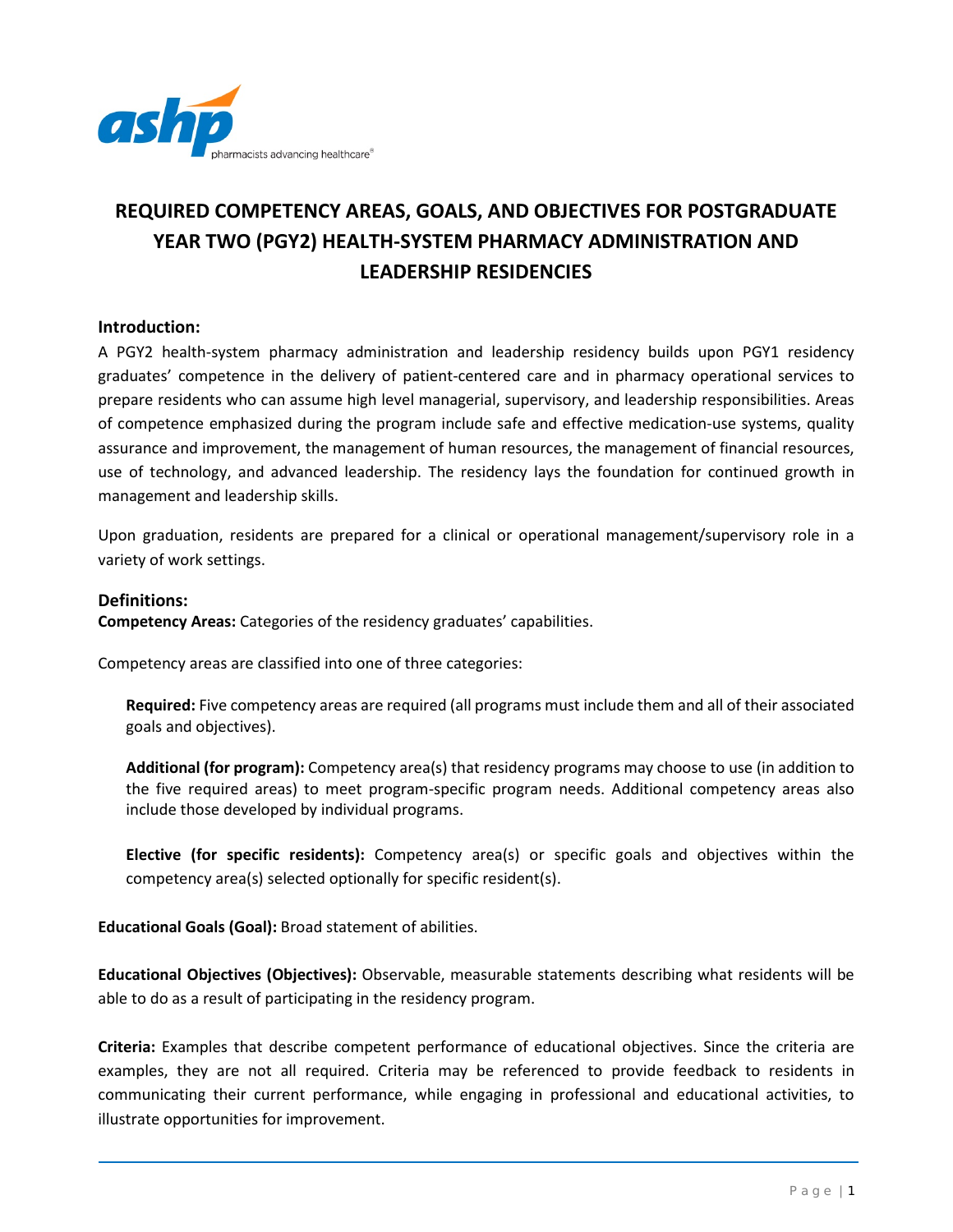**Activities:** The Standard requires that learning activities be specified for each educational objective in learning experience descriptions. Activities are what residents will do to learn and practice the skills described in objectives. Activities are the answer to the question, "What can residents do, in the context of this learning experience, that will provide the kind of experiences necessary to achieve the educational objective?" (compare and contrast activities with criteria by referring to the definition of criteria immediately above). Specified activities should match the Bloom's Taxonomy learning level stated in parentheses before each objective.

#### Example:

*Objective R1.1.2:* (Applying) Interact effectively with patients, family members, and caregivers. Learning activity:

Provide education to patients regarding proper medication use and administration, adherence, and possible adverse drug effects for all new medications initiated during clinic appointments. Criteria:

- Interactions are respectful and collaborative.
- Uses effective communication skills.
- Shows empathy.
- Empowers patients to take responsibility for their health.
- Demonstrates cultural competence.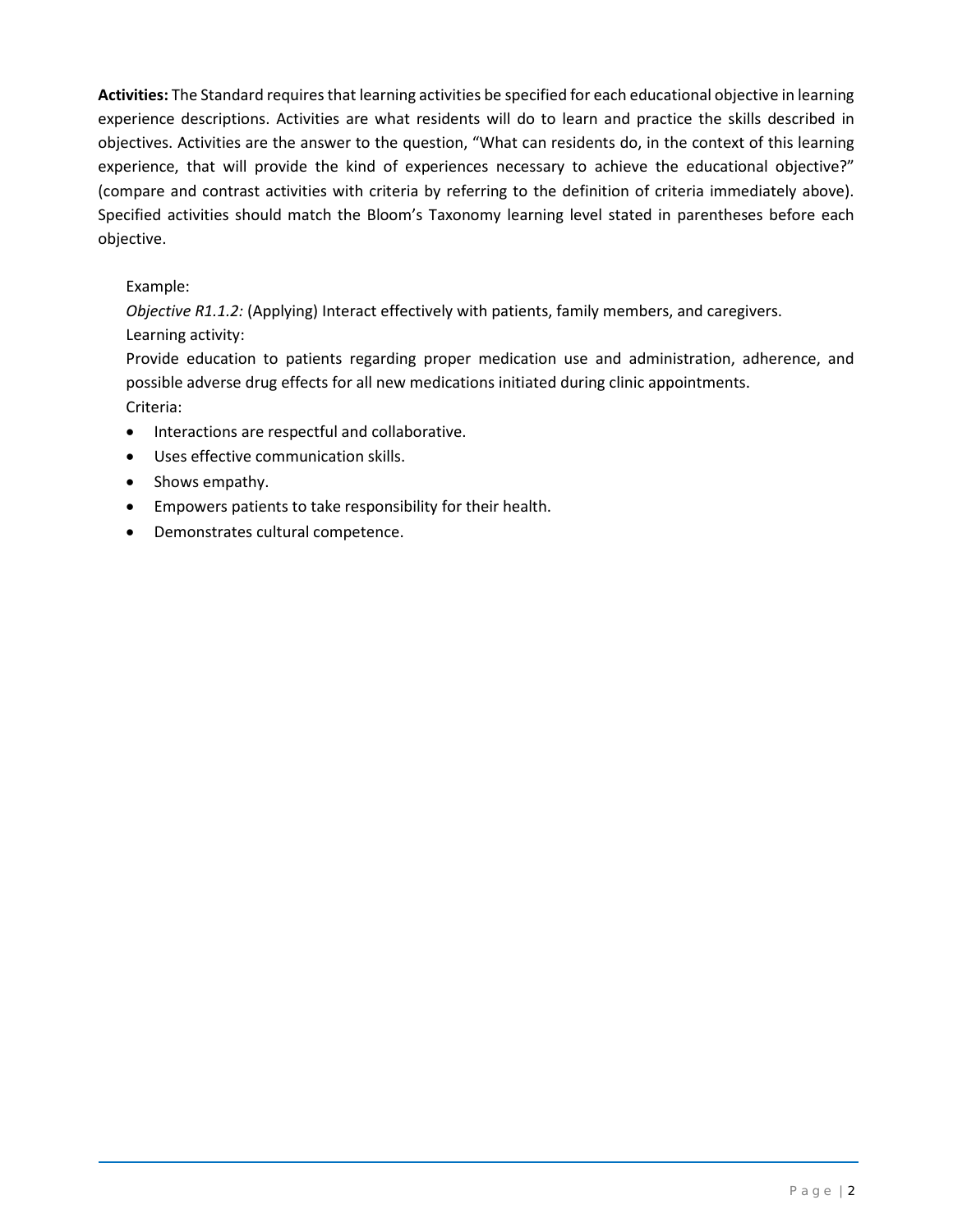# **COMPETENCY AREA R1: Clinical and Operational Management**

#### **Goal R1.1: Identify patient care service opportunities.**

# **Objective R1.1.1: (Evaluating) Based on one's assessment of the scope of the pharmacy's current services, identify any service opportunities.**

Criteria:

- Demonstrates understanding of the scope of pharmacy services that an organization should provide.
- Appropriately addresses organizational goals and identifies metrics related to those goals.
- Develop a vision for the pharmacy enterprise.
- Recommend changes or additions to address the assessed service opportunities.

## **Goal R1.2: Participate in the development and coordination of medication-use policy improvement initiatives.**

#### **Objective R1.2.1: (Understanding) Develop an understanding of the formulary systems.**

Criteria:

- Demonstrates understanding of how formularies are established, approved, revised, and maintained.
- Demonstrates understanding of the roles on committees and effectively addresses formulary issues.
- Explains strategies used by pharmaceutical manufacturers and sales representatives to influence drug formularies.
- Summarizes procedures regarding exceptions to the formulary.
- Mitigates the impact of a drug shortage(s) and communicates changes.
- Executes strategies for assuring successful implementation and adherence to formulary policies (e.g., therapeutic substitution, guideline development).

# **Objective R1.2.2: (Evaluating) Based on an assessment of the adequacy of the pharmacy's current system for inventory control, make any needed recommendations for improvement.**

- Demonstrates understanding of the principles of inventory control, including cycle counts, audits, physical inventory, turnover rate, handling return of merchandise, drug recalls, and days-on-hand.
- Compares and contrasts various software programs and technologies used to support inventory control systems.
- Describes characteristics of an effective drug recall policy and procedure for pharmaceuticals and drug samples.
- Determines impact of the pharmaceutical return process.
- Explains strategies for ensuring the integrity of the supply chain.
- Summarizes how the counterfeiting of medications is achieved and strategies for preventing counterfeited medications in the U.S. drug supply.
- Explains the meaning of the term "pedigree" as it relates to medications.
- Explains processes by which medications in U.S. appear on the black market.
- Assesses effectiveness of current methods for detecting drug diversion in organizations.
- Determines management strategies for drug shortages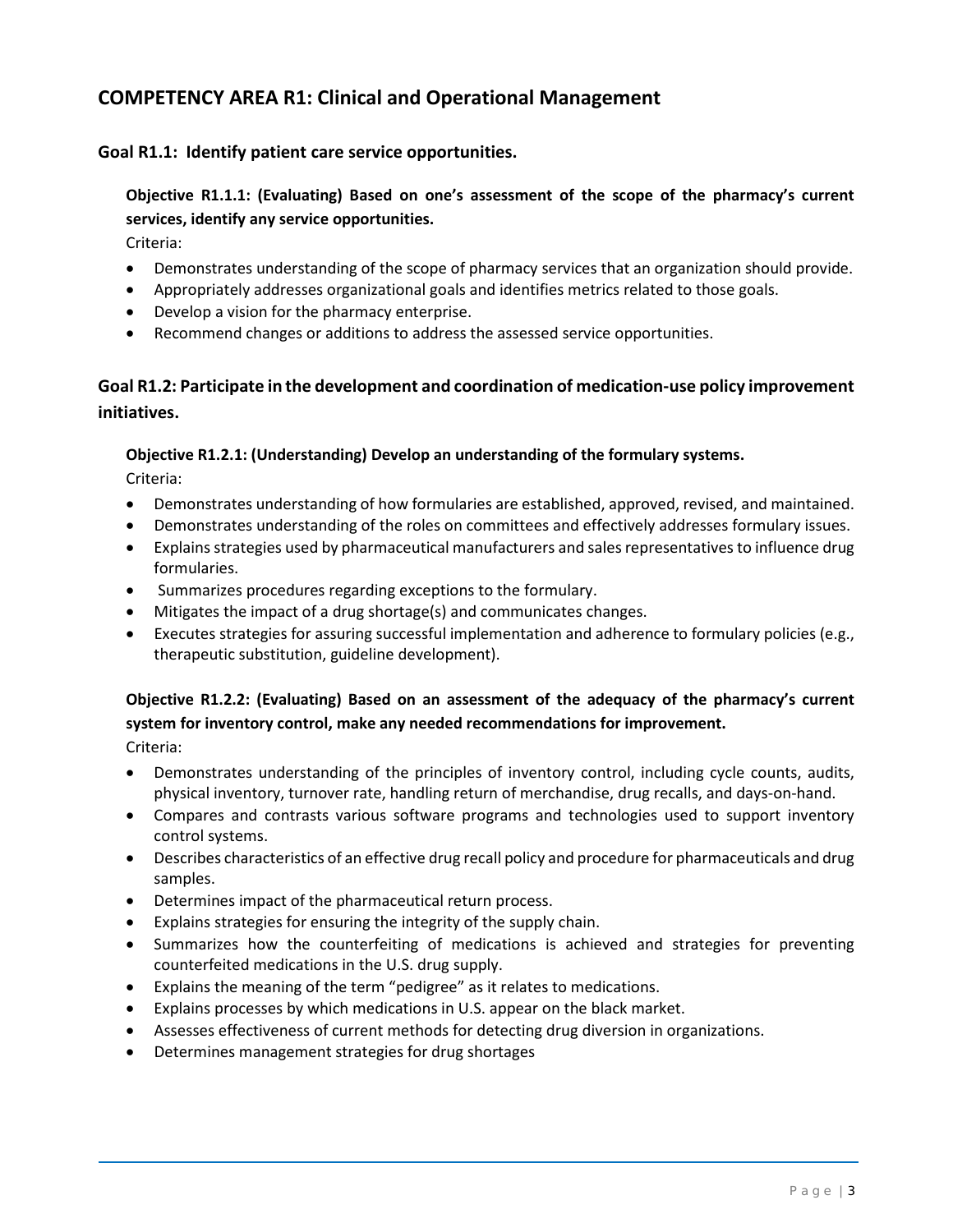**Objective R1.2.3: (Evaluating) Based on an assessment of the pharmacy's policies and procedures for the disposal of medications, make any needed recommendations for improvement** (i.e. regulatory, financial, environmental impact)**.**

Criteria:

- Demonstrates understanding of regulations involved in the disposal of medications.
- Evaluates handling of hazardous drugs and makes recommendations to meet current standards.
- Evaluates handling of controlled substances and determines if modifications are needed to improve the security of controlled substances.
- Assess compliance and impact of the pharmaceutical waste stream.

# **Goal R1.3: Participate in assuring pharmacy compliance with internal and external compliance requirements, including legal, regulatory, safety, and accreditation requirements.**

**Objective R1.3.1: (Applying) Participate in a departmental assessment to assure compliance with applicable legal, regulatory, safety, and accreditation requirements.** Criteria:

- Identifies all of the legal, regulatory, safety, and accreditation requirements affecting pharmacy.
- Explains the requirements for conduct of an ASHP-accredited pharmacy residency.
- Examines how the department's regulatory management systems integrate with the organization's overall management for achieving compliance.

## **Objective R1.3.2: (Evaluating) Develop effective strategies for reporting internal and external quality data.**

Criteria:

- Explains the pharmacy's role in assuring compliance.
- Evaluates factors that impact the quality of performance.
- Compares sources of quality standards.
- Explains the meaning of commonly used quality indicators.
- Explains sources of internal and external data and criteria for measuring compliance.
- Knows the quality standards pertinent to pharmacy.
- Determines the current state of compliance with the quality standards.
- Review and discuss literature and known solutions on effective compliance strategies.
- Recommends improvement initiative to address quality or compliance concern.
- Share pharmacy's viewpoint with internal and external customers when appropriate to discussion.

#### **Goal R1.4: Understand and evaluate the medication distribution process.**

#### **Objective R1.4.1: (Understanding) Understand pharmacy's medication use systems.**

- Demonstrates understanding of the principles underlying a safe medication distribution system.
- Summarizes the principles for management and control of:
	- unit-dose medications.
	- sterile product preparation.
	- chemotherapy and other hazardous substances.
	- controlled substances.
	- investigational drugs.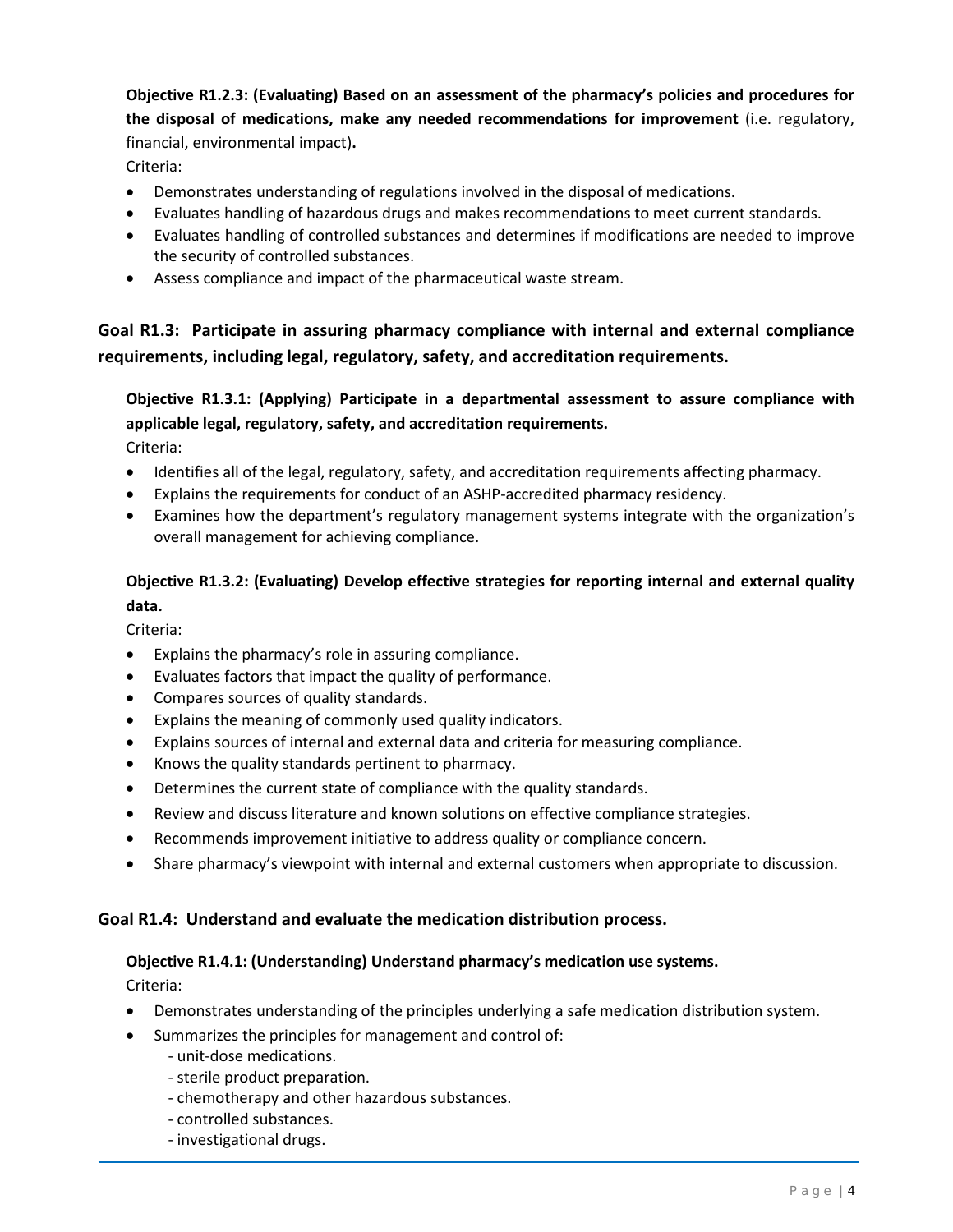- medication samples.
- take-home medications.
- medication repackaging.
- drug compounding.
- self-administered medications.
- home infusions.
- non-formulary medications.
- pumps.
- emergency medication supplies.
- pharmaceutical waste.
- Specialty medication.
- Community/Retail medication.

## **Objective R1.4.2: (Evaluating) Evaluate pharmacy's medication use systems to assure practice is safe and effective.**

Criteria:

- Demonstrates understanding of advantages and disadvantages of various medication distribution systems.
- Demonstrates understanding of how principles for management and control of medications may differ among various settings (e.g., inpatient care units, ambulatory clinics, procedural areas, operative suite, retail/outpatient/specialty pharmacy, mail order).
- Demonstrates understanding of medication distribution activities that can effectively be performed by pharmacy technicians.
- Demonstrates understanding of medication storage requirements and who should have authorized access to medications.
- Demonstrates understanding of strategies used within the organization for routine review and management of non-formulary medication use.

## **Objective R1.4.3: (Creating) Based on assessment of the pharmacy's medication use systems, contribute any needed recommendations for improvement.**

Criteria:

• Recommends or implements an improvement based on the assessment of the medication use system).

## **Goal R1.5: Design a plan and manage the daily safe and effective use of technology and automated systems.**

## **Objective R1.5.1**: **(Analyzing) Analyze pharmacy information technology workflow to assure safe and efficient patient care.**

- Assesses daily pharmacy technology workflow.
- Compares current policies and procedures for a particular piece of technology or automated system against current best practices and make recommendations for needed improvement.
- Explains mechanisms, techniques and strategies of clinical decision support for pharmacists that can improve the safety and cost-effectiveness of patient care.
- Determines new sources of medication error that may follow technology implementation.
- Explains pharmacy management responsibilities relating to information systems and technology.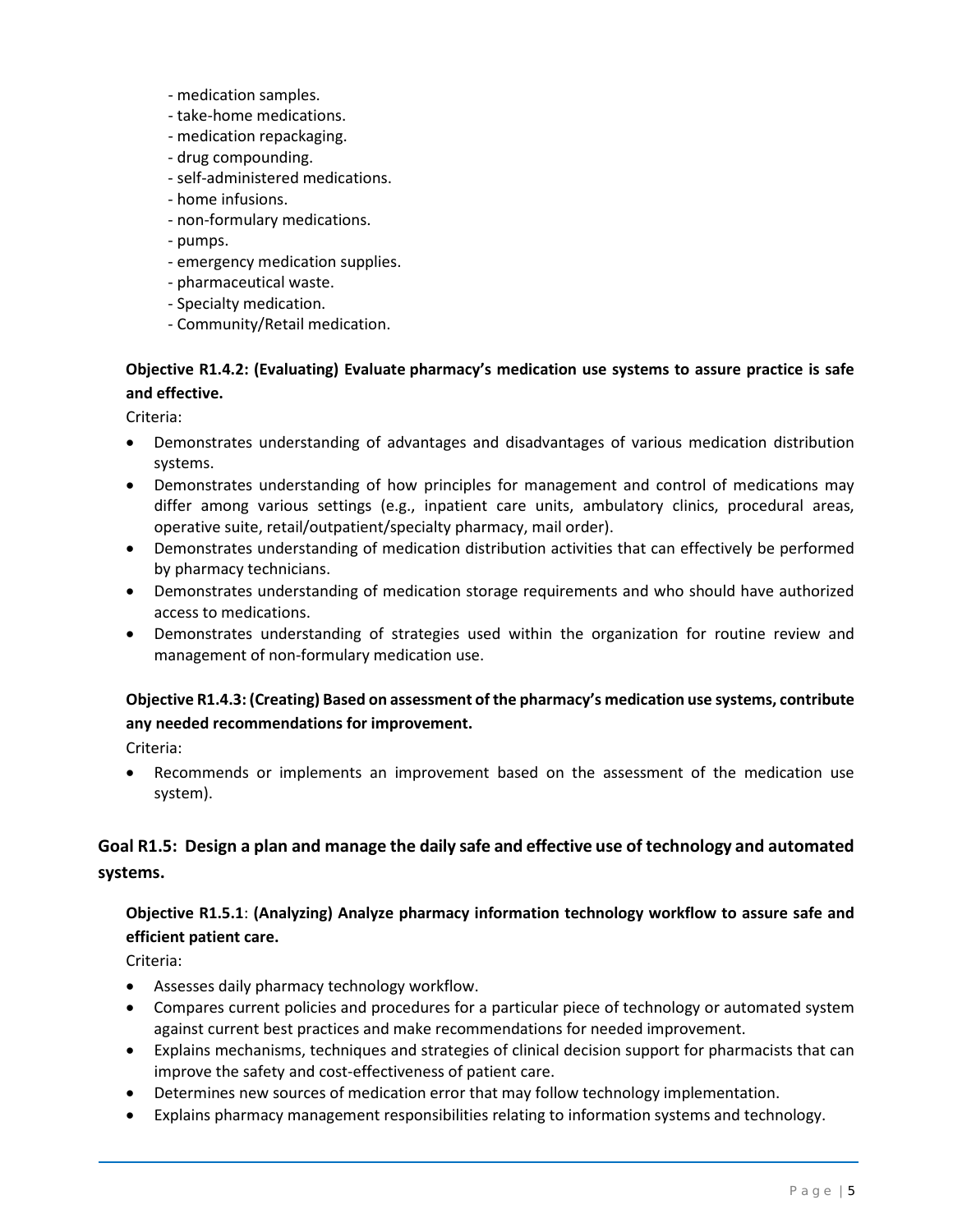- Explains the importance of ensuring that information systems and data sources are integrated across the organization to facilitate appropriate medication use.
- Explains advances and limitations in technology, hardware and software available to pharmacists and other health care professionals in the pursuit of improving patient care.
- Determines if improvements are effective for the purpose they are designed to address.
- Explains how pharmacy automation and technology fits within the organization.
- Evaluate critical factors for assessing the functions, benefits, and constraints relative to safety and effectiveness of available technology and automation systems.
- Explains the relative effectiveness of the following automated systems in terms of their ability to reduce medication errors: centralized pharmacy dispensing robotics, centralized carousel dispensing technology, unit based automated dispensing cabinets, CPOE, bar code medication administration (BCMA), and "smart" IV infusion pump technology.
- Explains the characteristics of an effective program of alerts for a medication order entry system.
- Explains developing technology to assist in the delivery and monitoring of patient care in a virtual world.

## **Objective R1.5.2: (Creating) Design and implement an improvement related to the use of information technology and automated systems.**

Criteria:

- Completes an accurate evaluation of the current use of technology and automated systems.
- Evaluates emerging technology and automation systems for the tasks of the medication-use system.
- Identifies the resources that would be needed to design, build, validate, and implement a specific piece of new technology or automation system.
- Effectively implements and assesses the impact of the technological improvement.
- Considers the pharmacy department and institution's strategic plan and operational statement.
- Identifies key stake holders to develop and improve technology.
- Determines goals and metrics of success, including key milestones.
- Effectively assesses the technological options and the impact on pharmacy, using appropriate indications of productivity, safety, and quality metrics.
- Effectively addresses the human factors and change management challenges of recommendation.
- Incorporates the importance of developing a long-term pharmacy information technology and automation plan, that fits with the organization's plan.
- Includes appropriate components of a project plan for the implementation of new technology and automation systems.

# **COMPETENCY AREA R2: Quality, Safety and Process Improvement**

## **Goal R2.1: Apply methods for measuring and improving internal and external customer satisfaction with pharmacy services.**

**Objective R2.1.1: (Applying) Participate in an assessment of customer satisfaction with a specific aspect of pharmacy services.**

Criteria:

• Demonstrates understanding of the concept of "service mentality" and its role in the pharmacy environment.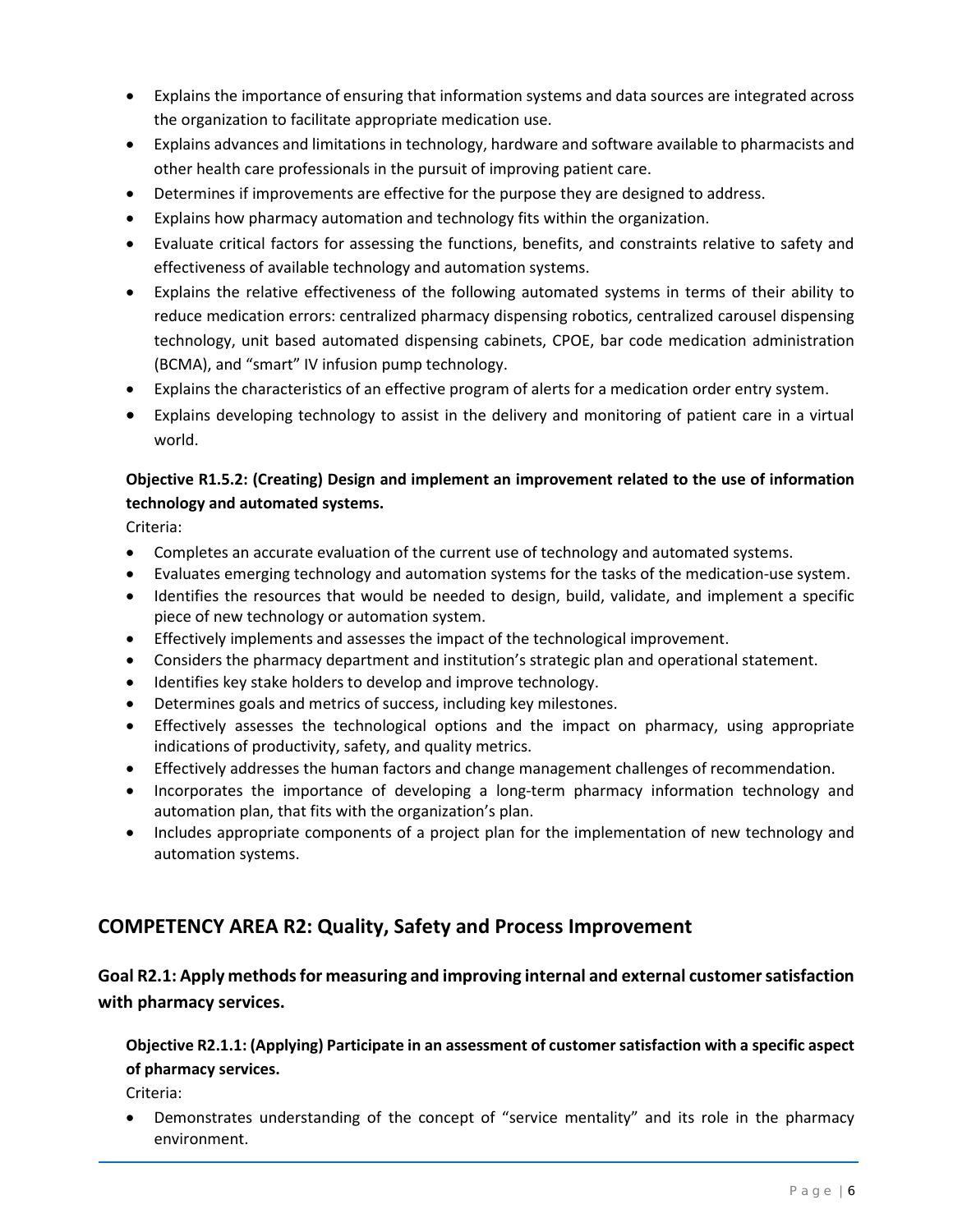- Demonstrates understanding of the principles of survey research.
- Participate in the development of an effective survey tool.
- Utilize proper methodology for analysis of survey data.
- States sources of research literature on customer satisfaction, applicable to the health care environment.
- Demonstrates understanding of metrics nationally (e.g., STARS, HCAHPS, CGCAHPS, other performance metrics).
- Recommends, or implements and demonstrates improvement (a change based on the assessment).

#### **Goal R2.2: Participate in coordination of a safety oversight program.**

#### **Objective R2.2.1: (Applying) Participates in medication safety oversight programs.**

Criteria:

- Effectively addresses medication safety issues.
- Effectively participates in systematic processes of root causes.
- Effectively participates in a failure mode and effects analysis.
- Effectively participates in compiling, analyzing and communicating data and reports related to adverse drug events.

#### **Objective R2.2.2: (Evaluating) Lead a root cause analysis, gap analysis, or other safety assessments based on a significant patient safety event.**

Criteria:

- Accurately identifies and measures a problem.
- Develops an effective action plan.
- Identifies an appropriate solution.
- Effectively implements the action plan.
- Effectively evaluates the results of the action plan.

## **Objective R2.2.3: (Creating) Participate in the development or revision of the pharmacy's quality improvement plan or policy.**

Criteria:

- Ensures quality improvement plan integrates appropriately with the organization's quality initiatives and effectively uses the organization's process for improving quality.
- Demonstrates understanding of current quality improvement methodologies and tools, including the applicability of each.
- Effectively participates in the development of a proposal for improvement of a specific area of pharmacy services, including identification of an area for improvement, addresses key stakeholders and assesses different options in the integration of the service.
- Outlines metrics to measure, to determine success.
- Evaluates metrics and analyzes results to improve the quality and/or productivity of the pharmacy.

## **COMPETENCY AREA R3: Finance and Budgeting**

#### **Goal R3.1: Utilize productivity measurement in operational decision-making.**

**Objective R3.1.1: (Analyzing) When given a productivity report, draw appropriate conclusions.**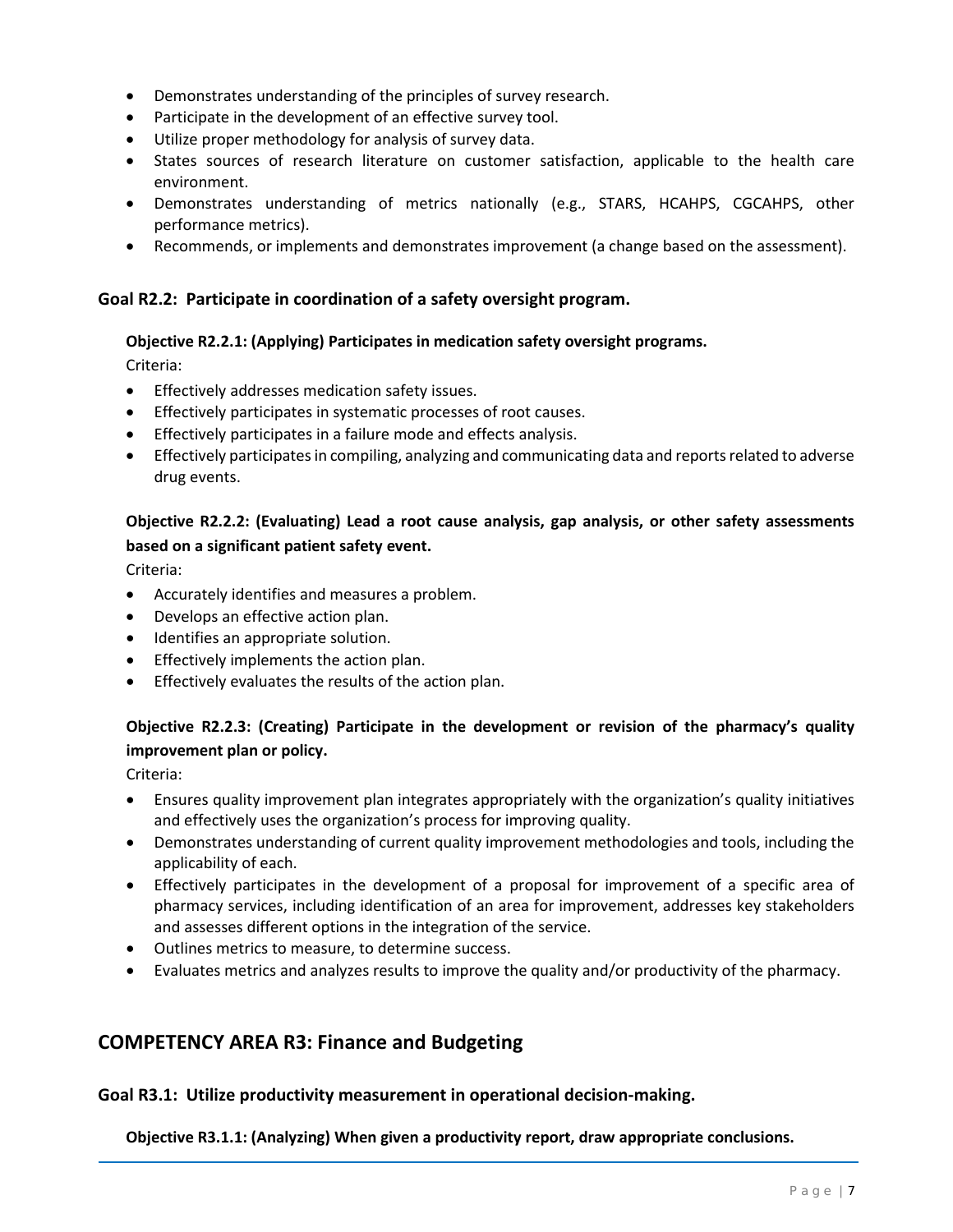Criteria:

- Locates and uses productivity reports appropriately and is able to describe and utilize the elements included correctly.
- Assesses information, key metrics and statistics, and explains potential conclusions.
- Confirms conclusions by investigating other resources to ensure making appropriate assessments.
- Effectively utilizes an internal and external benchmarking and productivity system to make management decisions.
- Compares and contrasts of internal and external benchmarking correctly.
- Distinguishes and provides examples of meaningful pharmacy benchmarking metrics.
- Applies benchmarking metrics appropriately to pharmacy patient care services.
- Utilizes effectively an internal and external benchmarking and productivity system to make management decisions.

#### **Goal R3.2: Monitor and manage operating and capital budgets.**

## **Objective R3.2.1: (Analyzing) Participates in the operating budget process for a selected aspect of the pharmacy's activities.**

Criteria:

- Includes appropriate contents in an operating budget.
- Appropriately exercises the pharmacy department's responsibilities in the budget process.
- Demonstrates understanding of the organization's budget cycle.
- Uses an appropriate process for establishing an operating budget.
- States sources of information for constructing an operating budget.
- Outlines a strategy for presenting a budget to senior administration.
- Demonstrates understanding of the organization's process for making new personnel requests.

## **Objective R3.2.2: (Analyzing) Participate in a capital budget process for a selected aspect of the pharmacy's activities.**

Criteria:

- Demonstrates understanding of appropriate contents in a capital budget.
- Applies effective strategies for securing major and minor capital resources.
- Demonstrates understanding of the role of return on investment (ROI) analysis in obtaining new capital requests.
- Understand the relationship of the operating budget and capital budget, including depreciation expenses based on clinical equipment replacement processes.

## **Objective R3.2.3: (Analyzing) Participate in the monitoring of financial performance and explanation of variances.**

- Demonstrates understanding of how pharmacy's financial goals are developed by the organization.
- Demonstrates understanding of the pharmacy's financial performance goals.
- Demonstrates understanding of financial performance auditing systems.
- Demonstrates understanding of pharmacy budget monitoring reports, data they contain, and their relationship to each other.
- Effectively uses strategies for routine monitoring of the financial performance of a pharmacy department.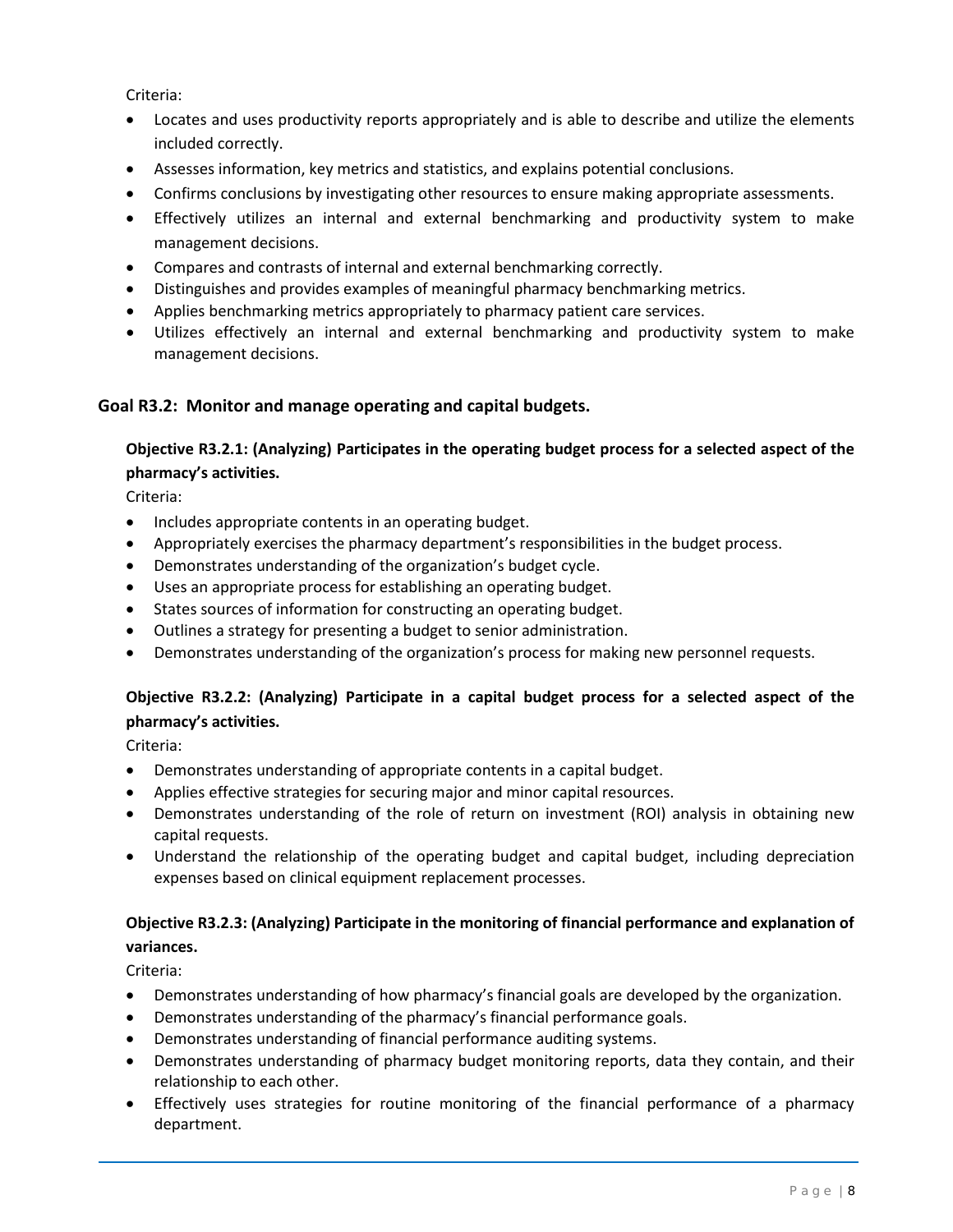• Demonstrates understanding of the importance of budget variance reporting and taking actions to correct variances.

## **Goal R3.3: Demonstrate understanding of the pharmacy revenue cycle and the implications for pharmacy.**

## **Objective R3.3.1: (Understanding) Explain the pharmacy revenue cycle and its impact on pharmacy practice.**

Criteria:

- Explains the concept of payment denials and claims reconciliation and its link to pharmacy revenue cycle management.
- Explains the concepts and processes of claim adjudications, retail Rx audit recovery programs, and DIR fees.
- Explains the concept of payor mix and its link to pharmacy revenue cycle management.
- Explains the concept of coding and its link to pharmacy revenue cycle management.
- Explains the concept of price setting, the chargemaster, and its link to pharmacy revenue cycle management.
- Describes the difference between gross revenues and net revenues.
- Explains various strategies for maximizing revenue capture and recovery.
- Describes pharmacy reimbursement, including evolving reimbursement models and implications for pharmacy.

## **Goal R3.4: Develop strategies to ensure access to medication and implement cost reduction strategies.**

# **Objective R3.4.1: (Understanding) Demonstrates understanding of societal forces that influence rising costs for medications and the provision of pharmacy services.**

Criteria:

- Understands legislative influences on costs (e.g. 340B, eligibility, program requirements).
- Explain how to address disparities and ensure access to medications.
- Statessources of information on various patient assistance programs, including eligibility and program requirements.
- Explainsstrategies for cost-justifying the existence of a pharmacy-run patient drug assistance program within a health-system.
- Demonstrates understanding of the different components of a medications assistance program (e.g., manufacturer assistance, benefits investigations, prior authorizations, copay assistance).

#### **Objective R3.4.2: (Understanding) Review the process of negotiating contracts with vendors.**

- Demonstrates understanding of the relationships between the manufacturers of medications, group purchasing organizations (GPOs), wholesalers, and pharmacy departments.
- Demonstrates understanding of laws and rules related to discriminatory pricing and regulations/laws (e.g., anti-kick-back, anti-trust).
- Demonstrates understanding of language in legal agreements (e.g., indemnification).
- Demonstrates understanding of the concept of bundling relative to contracting.
- Demonstrates understanding of the concept of, chargebacks, market share, rebates, channeling, contract rebates, cost minus, and classes of trade.
- Demonstrates understanding of the typical bidding process for the purchase of pharmaceuticals.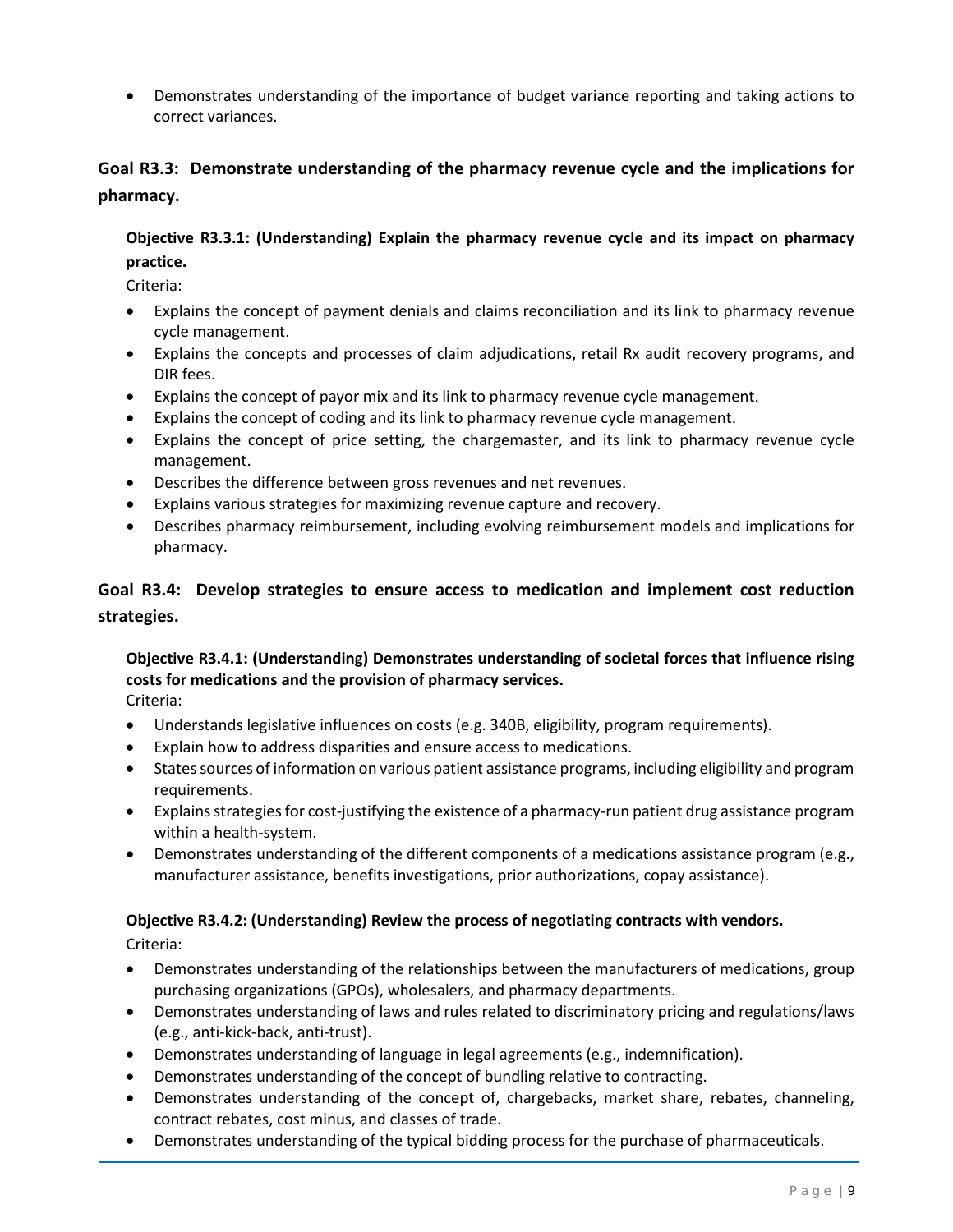- Demonstrates understanding of the importance of effective contract analysis, impact on the organization, as well as skills related to optimization of wholesale distribution agreements.
- Demonstrates understanding of methods that group purchasing organizations use to evaluate multisource drugs and vendor bid responses.

## **Objective R3.4.3: (Creating) Design and implement a cost reduction or inventory managementinitiative.** Criteria:

- Demonstrates understanding of the pharmacy department's role in resource utilization throughout the organization.
- Summarizes the literature on the value of clinical pharmacists in managing the total cost of care.
- Uses a proactive approach to monitoring drug expense.
- Effectively uses strategies for minimizing the cost of pharmaceutical waste.
- Identifies operational and medication-use cost reduction opportunities in the pharmacy department.

# **COMPETENCY AREA R4: Human Resource Management**

#### **Goal R4.1: Contribute to an overall plan for the organization and staffing of the pharmacy.**

## **Objective R4.1.1: (Evaluating) Determine and recommend the staff requirements that match an area of the department's scope of services.**

Criteria:

- Analyzes hours and days of operation when making decisions about staffing needs.
- Demonstrates understanding of the effect of state regulations on staffing decisions.
- Considers the implications (legal, operational, political) of staffing below and above the minimum in each service area of the pharmacy.
- Evaluate and demonstrates understanding of the elements of a staffing plan.
- Apply the principles and application of productivity measurement.
- Considers human resources management policies and employee benefits when making decisions about staffing needs.
- Uses appropriate methods to analyze variances between budgeted and actual personnel utilization.
- Recommend staffing changes to optimizes departmental staffing that remains within budget and is based on productivity statistics.

#### **Goal R4.2: Conduct recruitment and hiring activities.**

#### **Objective R4.2.1: (Creating) Use knowledge of the organization's customary practice to write or revise a job description for a pharmacy position.**

Criteria:

- Follows the organization's format for writing job descriptions.
- Effectively determines the duties of a specific position.
- Writes a job description, or revises an existing one, that meets the organization's requirements.
- States sources of prototype pharmacy job descriptions.

## **Objective R4.2.2: (Applying) Participate in recruitment and hiring for a particular pharmacy position.**  Criteria: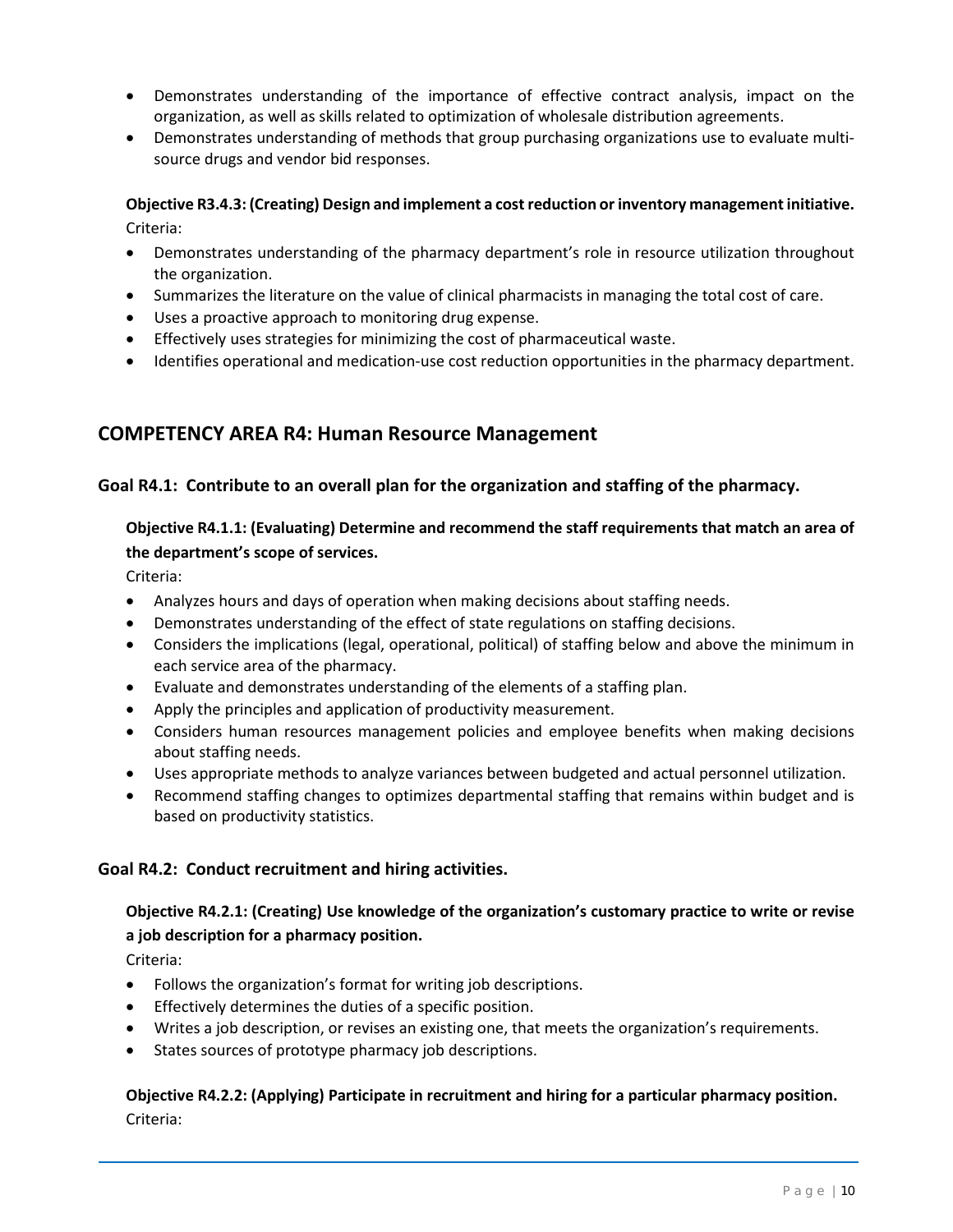- Demonstrates understanding of factors to consider when deciding to hire internally versus externally.
- Demonstrates understanding of differences in the advertising approach for a position to be filled internally versus externally.
- Demonstrates understanding of appropriate information in an advertisement for a pharmacy position, effective strategies for marketing the position, and follows the organization's policy regarding equal employment opportunity and affirmative action.
- Evaluates job candidates for interviews.
- Effectively uses behavioral interviewing techniques.
- Follows laws governing interviewing and hiring.
- Conducts hiring interviews that elicits information helpful for making a hiring decision.
- Follows the organization's and department's policies and procedures for screening and interviewing applicants.
- Collaborates in determining how many candidates to interview.
- Collaborates in determining how many times to interview an applicant.
- Demonstrates understanding of with whom candidates should interview.
- Appropriately determines what should be discussed and not discussed in an interview.
- Demonstrates understanding of actions to pursue when none of the candidates interviewed is acceptable.
- Demonstrates understanding of how many references to require and how to check references.
- Draws appropriate conclusions about an interviewee's potential fit for a position.
- Demonstrates understanding of factors to consider when determining the individual's qualifications for a position.

#### **Goal R4.3: Participate in the departmental performance management system.**

#### **Objective R4.3.1: (Applying) Supervise the work of pharmacy personnel.**

Criteria:

- Demonstrates understanding of different roles and responsibilities.
- Develops and communicates the goals of the unit or department and strategies for achieving them.
- Establishes suitable goals, action plans, and timelines.
- Develops and clearly explains performance expectations.
- Effectively provides ongoing guidance and support to the employee.
- Observes performance and provide timely and objective feedback.
- Models the role for direction and development.
- Evaluates work load and work patterns and reassigns as needed.

#### **Objective R4.3.2: (Creating) Compose and deliver an employee's performance appraisal.**

Criteria:

- Defines appropriate goals in performance appraisals.
- Uses effective ways to measure work against objective and subjective performance standards.
- States the performance standards for a specific position and evaluates employee performance.
- Uses effective methods for documenting and communicating performance standards and evaluation of performance to employees.
- Gives effective feedback in the conduct of performance appraisals.

**Objective R4.3.3: (Applying) Participate in the organization's progressive discipline process or participate in a progressive discipline case or scenario, if not available.**  Criteria: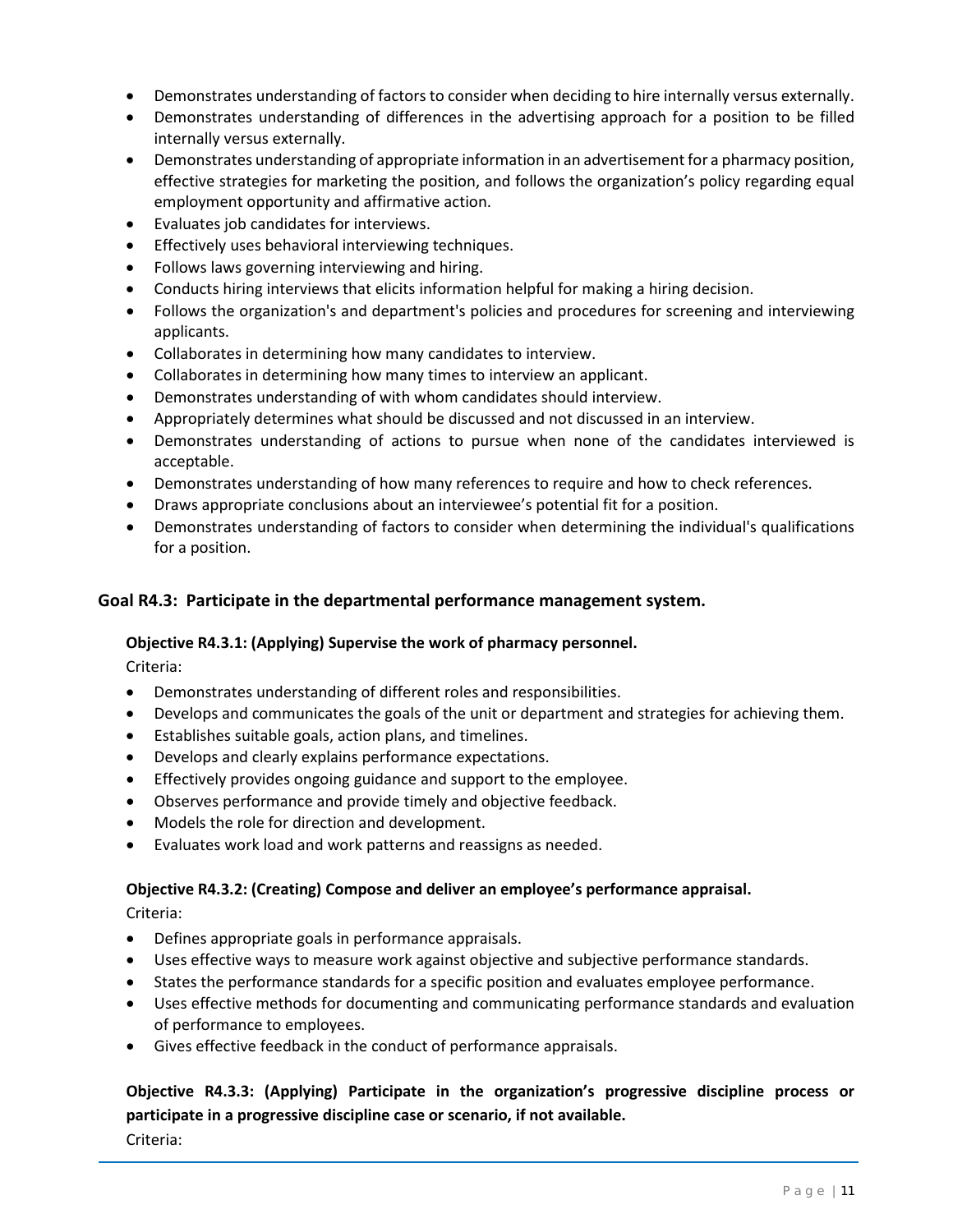- Demonstrates understanding of the components of the progressive discipline process.
- Demonstrates understanding of the benefits of the progressive discipline process to the employer and the employee.
- Participate in a progressive discipline process (or scenario if situation not available).

**Goal R4.4: Understand how to design and implement plans for maximizing employee engagement and enhancing employee satisfaction and retention.**

**Objective R4.4.1: (Understanding) Explain supportive evidence and the organization's strategy regarding employee satisfaction and engagement and effective tactics for recognizing and rewarding employees.**

Criteria:

- States sources of published research on employee satisfaction and retention.
- Explains the difference between the terms "employee satisfaction" and "employee engagement".
- Discusses different types of rewards.
- Reviews and discusses literature on motivation of employees.
- Explains effective strategies for recognizing and rewarding employees.
- Explains how employee wellbeing and resilience skills are related to engagement and retention.

#### **Goal R4.5: Understand labor and contract management principles.**

**Objective R4.5.1: (Understanding) Explain laws affecting various aspects of human resources management and the role of unions in organizations, and their impact on human resources management.**

Criteria:

- Explains laws affecting wages, family leave, disabilities, the Civil Rights Act, and equal employment opportunity.
- Understand the role unions play within an organization and the interaction between a union and an organization.
- Describe how collective bargaining agreements are created, updated, and maintained.

## **COMPETENCY AREA R5: Leadership**

**Goal R5.1: Demonstrate the personal leadership qualities and commitments necessary to advance the profession of pharmacy.**

**Objective R5.1.1: (Creating) Create a professional development plan with the goal of improving the quality of one's own performance through self-assessment and personal change.** Criteria:

- Demonstrates understanding of the process by which professionals pursue expertise.
- Appropriately selects and uses formal self-assessment tools and demonstrates understanding of the components of an effective self-assessment process.
- Uses an effective process for staying current with, arranging, and storing pertinent practice-related literature.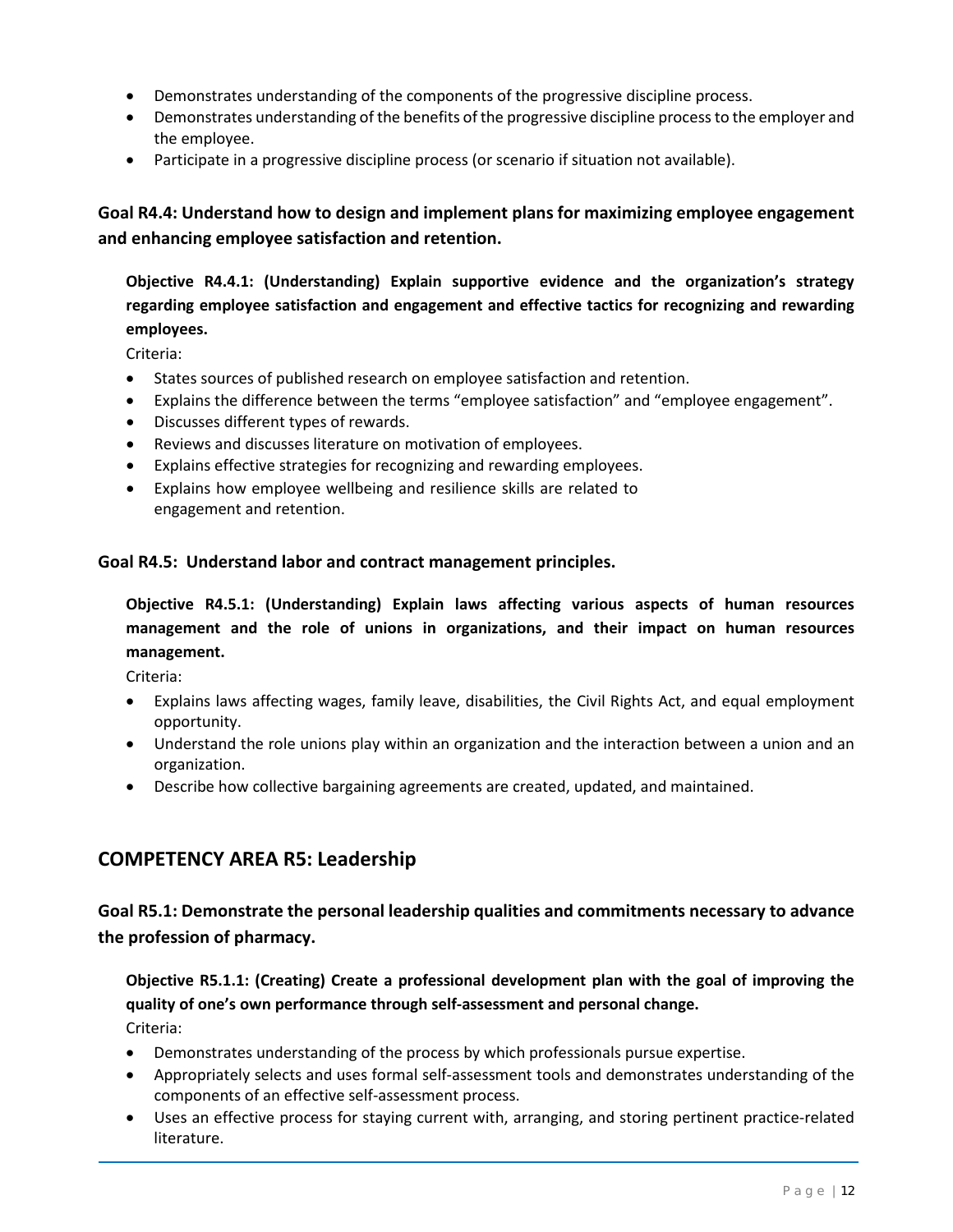- Identifies literature pertinent to one's area of practice.
- Identifies sources of information outside of pharmacy that contain ideas and/or information that may be effectively applied to one's practice.
- Summarizes positive and negative attributes of various journals and online resources pertinent to pharmacy administration.
- Effectively addresses work-life balance issues and personal well-being.
- Creates a personal vision statement that reflects commitment to the advancement of the profession of pharmacy.
- Includes appropriate contents in a personal vision statement.
- For one's own personal vision statement, define actions that would be required of one to attain the vision.
- Ensure one's own vision statement is consistent with the vision of the organization.

## **Goal R5.2: Demonstrate personal, interpersonal, and professional skills.**

## **Objective R5.2.1: (Applying) Demonstrate sensitivity to the perspective of the patient, caregiver, or health care colleague in all communications.**

Criteria:

- Adjusts one's communications according to the level of health literacy of the patient.
- Effectively manages situations in which communications are challenging, including the use of active listening.
- Effectively applies skills in cultural competence.
- Effectively uses communication strategies that are appropriate for patients who are non-English speakers or who are impaired.
- Appropriately modifies communication strategies to accommodate an individual's personal characteristics.
- Appropriately adjusts one's communications for the specific category of health professional (e.g., nurses, physicians, respiratory therapist, etc.).

#### **Objective R5.2.2: (Applying) Demonstrate respect for differences of opinion.**

Criteria:

- Includes people with differing opinions in organizational and departmental planning.
- Explains the importance of being open to differences of opinion.
- Effectively uses strategies for listening to people who have different opinions.

#### **Objective R5.2.3: (Applying) Demonstrate enthusiasm and passion for the profession of pharmacy.** Criteria:

- Exude enthusiasm in discussions and interest in profession and learning.
- Participate in professional opportunities that allow passion turned into action (e.g. lobbying, state and national committees, pharmacy student education and development, etc.).
- Engages in positive discussions with external customers on the opportunities and strength of pharmacy.
- Establishes sustained active participation in relevant professional associations.
- Establishes an effective professional network.
- Advocates for the pharmacy profession by effectively communicating its value to others.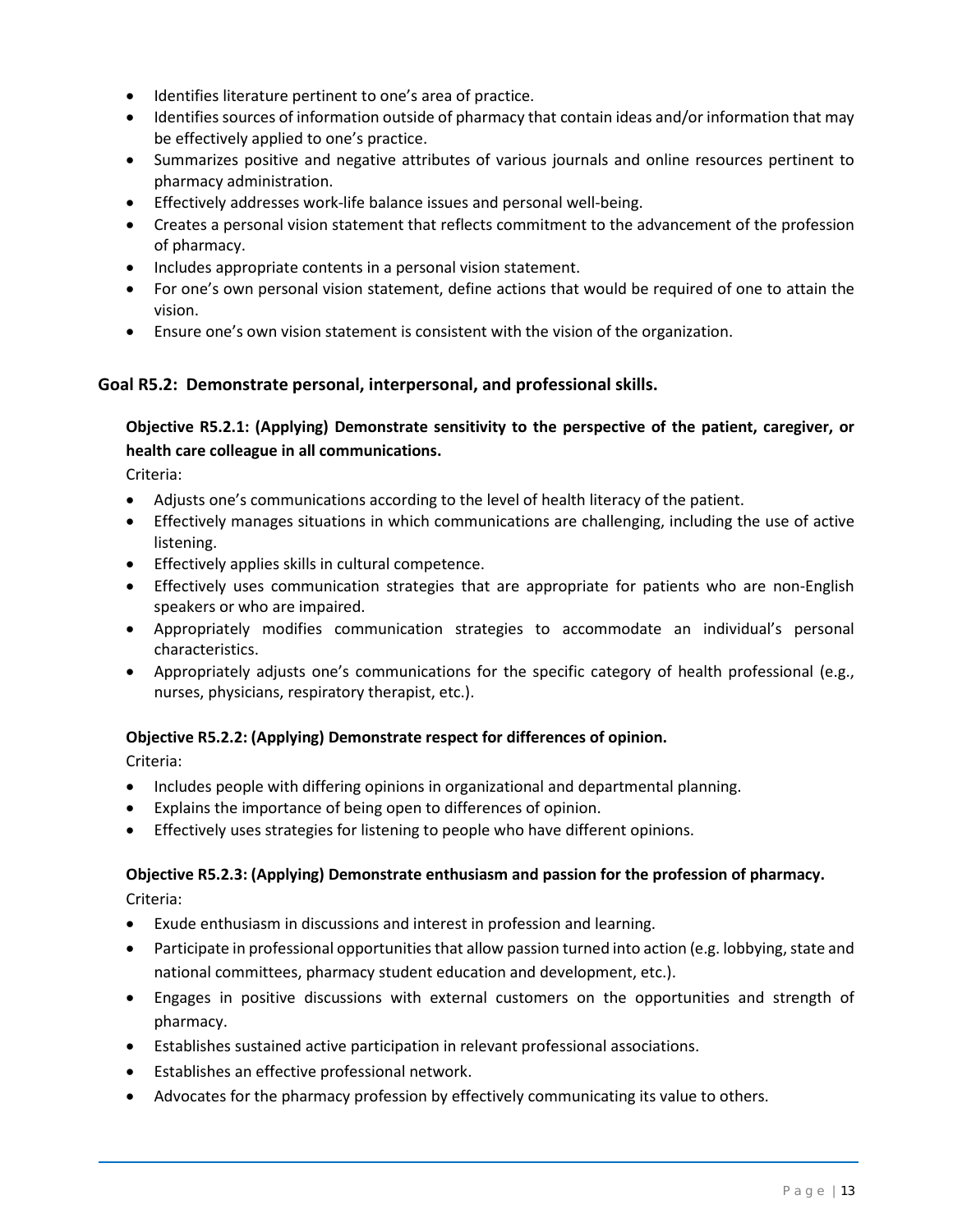# **Objective R5.2.4: (Applying) Demonstrate ability to manage, prioritize, and execute on assigned responsibilities and tasks.**

Criteria:

- Effectively uses verbal techniques that enhance listening to others.
- Uses time management skills effectively.
- Effectively avoids procrastination.
- Accurately describe and assess the use of various leadership styles and emotional intelligence in oneself and others.
- Effectively lead committees, including the conduct of meetings.
- Makes effective management decisions that align with the organization's goals and priorities.
- Demonstrate effective delegation strategies.
- Manage around others timelines

# **Objective R5.2.5: (Applying) Evidence integrity in professional relationships and actions.**

Criteria:

- Demonstrates understanding of ethical dilemmas that may confront the pharmacy leader.
- Demonstrates understanding of processes of ethical reasoning.
- Demonstrates understanding of ethical principles embodied in the American Pharmacists Association Code of Ethics for Pharmacists.
- Effectively uses ethical reasoning (e.g., consequentialist or non-consequentialist) in arriving at a particular ethical decision.

#### **Goal R5.3: Demonstrate business skills required to advance the practice of pharmacy.**

#### **Objective R5.3.1: (Applying) Communicates effectively orally and in writing.**

Criteria:

- When speaking, speaks clearly and distinctly in grammatically correct English.
- When writing, uses correct English grammar, punctuation, spelling, and style.
- Communicates at the level of complexity appropriate for the intended audience.
- Communicates effectively with a wide range of audiences.

#### **Objective R5.3.2: (Creating) Contribute to the development of a business plan for a new or enhanced pharmacy service or program.**

- Accurately identifies unmet customer (i.e., patient, physicians, and other health care providers) needs.
- Uses the organization's desired format for a proposal for a new or enhanced pharmacy service.
- Demonstrates understanding of the components of a new service (e.g., disease state management program).
- Demonstrates understanding of the role of other healthcare providers in meeting the needs of patients involved in a new service (e.g., disease state management programs).
- Identifies the stakeholders for a specific proposal.
- Uses modeling to predict the financial outcome(s) of implementing a proposed new or enhanced service on meeting unmet customer needs.
- Accurately predicts system and human resource needs for developing and implementing a new or enhanced service.
- Accurately predicts the outcome(s) for patients of implementing a new or enhanced service.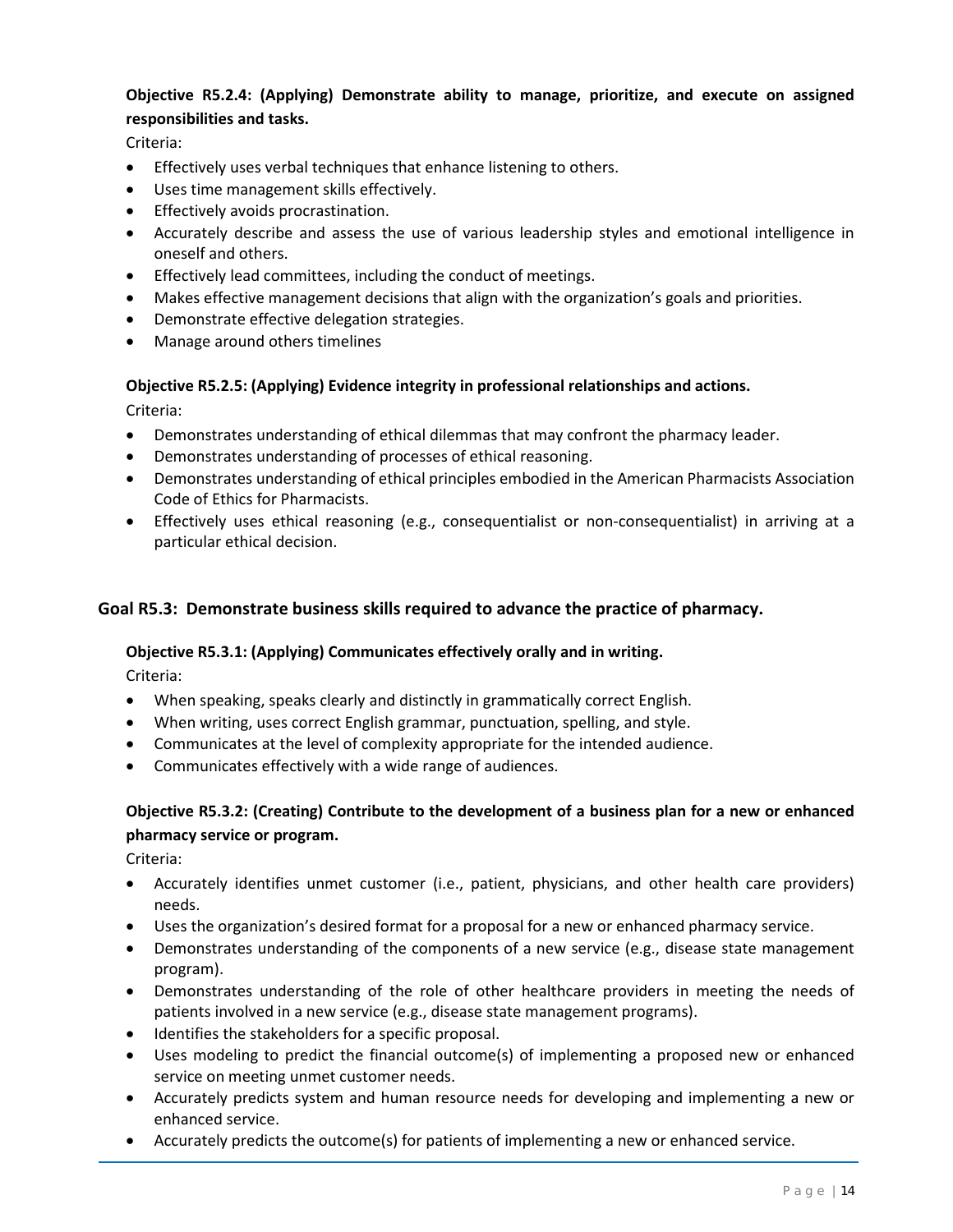- Effectively uses pharmacy databases when developing a new service (e.g., disease state management programs).
- Demonstrates understanding of why and how potential shifts in market share should be factored into decisions on the marketability of a service.
- Justifies new services using return on investment (ROI) analyses.
- Effectively prepares an ROI template.
- Effectively uses the steps in calculating a ROI.
- Calculates a break-even point.
- Effectively determines net present value (NPV).
- Effectively determines the internal rate of return (IRR).

#### **Objective R5.3.3: (Applying) Use effective conflict management skills.**

Criteria:

- Demonstrates understanding of how negotiation skills are employed in human resource management situations.
- Effectively uses negotiation techniques in contract negotiations.
- Employ established tools for conflict management including crucial conversations, crisis management, active listening skills, emotional intelligence, facilitation, and reflection.
- Participate in conflict management situation maintaining respect and confidence of parties involved.

## **Goal R5.4: Demonstrate political skills and organizational credibility.**

#### **Objective R5.4.1: (Creating) Lead departmental and/or interdisciplinary teams in the design, implementation, and/or enhancement of the organization's medication-use process.** Criteria:

- Demonstrates understanding of the potential contributions to the achievement of a safe and effective medication-use system.
- Represent the pharmacy perspective on an interdisciplinary team, participating in the redesign of a selected aspect of the organization's medication-use system.

**Objective R5.4.2: (Analyzing) When developing a program with multiple stakeholders and/or when confronted with a barrier to the accomplishment of a particular project, analyze the organizational environment, including its structure, network of resources, and politics, to determine a strategy for achieving success.**

- Demonstrates understanding of the organizational structure including the function of each of its departments and key individuals.
- Engage key stakeholders at all levels of the organization to ensure alignment and to establish a sustainable accountability structure.
- Effectively uses networking skills in barrier removal.
- Identifies key stakeholders of a given project.
- Uses effective skills in persuasion when appropriate.
- Demonstrates understanding of the types of persuasive arguments that are potentially effective with external customers, pharmacists, health care providers, health-system executives, and decisionmakers.
- Identifies formal and informal medical staff leaders and how they can help achieve a goal.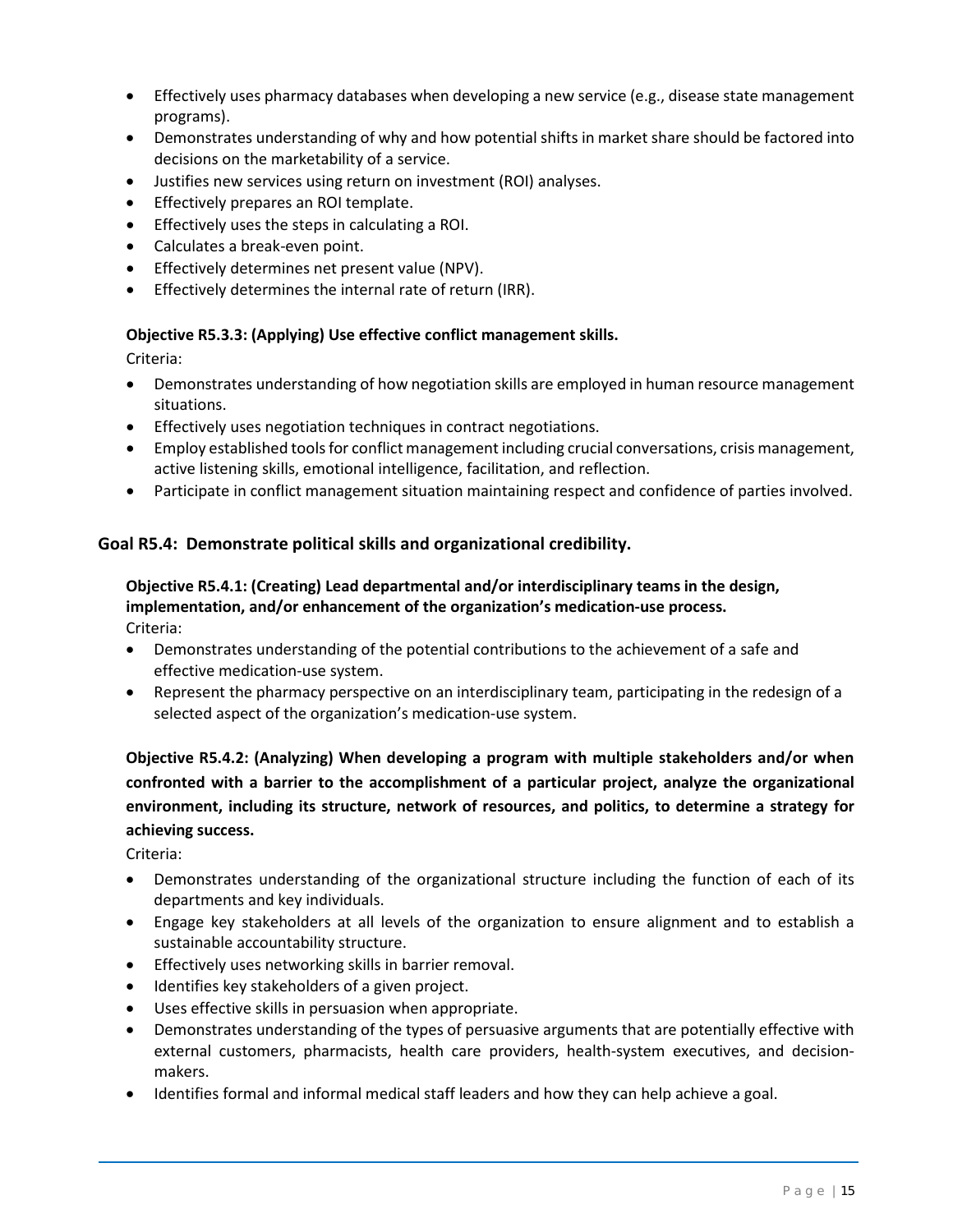# **Objective R5.4.3: (Applying) Determine senior administrator (e.g., CEO, COO, CFO, president, vice president) expectations of the pharmacy's leaders.**

Criteria:

- Identifies sources of information that can be used to determine administrator expectations.
- Uses effective relationship-building strategies to maximize success in working with senior leadership.

## **Objective R5.4.4: (Applying) Present to an appropriate audience an explanation of the role and importance of pharmacist active engagement and advocacy in the political and legislative process.** Criteria:

- Demonstrates understanding of current national, regional, and local health care policy issues.
- Advocate for the organization as it relates to the organization's strategic vision.
- Mentor others to engage in the legislative process.
- Actively advocates for professional challenges in legislative arenas.

#### **Goal R5.5: Demonstrate ability to conduct a quality improvement or research project.**

*Note: Ideally, objectives R5.5.1-R5.5.6 will be addressed through residents working on one quality improvement or research project; however, if this is not possible, all objectives must be addressed by the end of the residency year and can be addressed through work on more than one initiative.* 

## **Objective R5.5.1: (Analyzing) Identify and/or demonstrate understanding of a specific project topic related to a quality improvement, healthcare pharmacy administration, or a topic for advancing the pharmacy profession.**

Criteria:

- Appropriately identifies or understands problems and opportunities for improvement or research projects.
- Conducts a comprehensive literature search and draws appropriate conclusions.
- Determines an appropriate research question or topic for a practice-related project of significance to patient care that can realistically be addressed in the desired time frame.
- Uses best practices or evidence-based principles to identify opportunities for improvements.
- Accurately evaluates or assists in the evaluation of data generated by health information technology or automated systems to identify opportunities for improvement.

## **Objective R5.5.2: (Creating) Develop a plan or research protocol for a practice quality improvement, healthcare pharmacy administration topics, or related topics for advancing the pharmacy profession.**  Criteria:

- Develops specific aims, selects an appropriate study design, and develops study methods to answer the research question(s).
- Applies safety design practices (e.g., standardization, simplification, human factors training, lean principles, FOCUS-PDCA, other process improvement or research methodologies) appropriately and accurately.
- Plan for improvement includes appropriate reviews and approvals required by department or organization and addresses the concerns of all stakeholders.
- Applies evidence-based and/or basic pharmacoeconomic principles, if needed.
- Develops a feasible design for a prospective or retrospective clinical or outcomes analysis project that considers who or what will be affected by the project.
- Identifies and obtains necessary approvals, (e.g., IRB, quality review board, funding) and responds promptly to feedback or reviews for a practice-related project.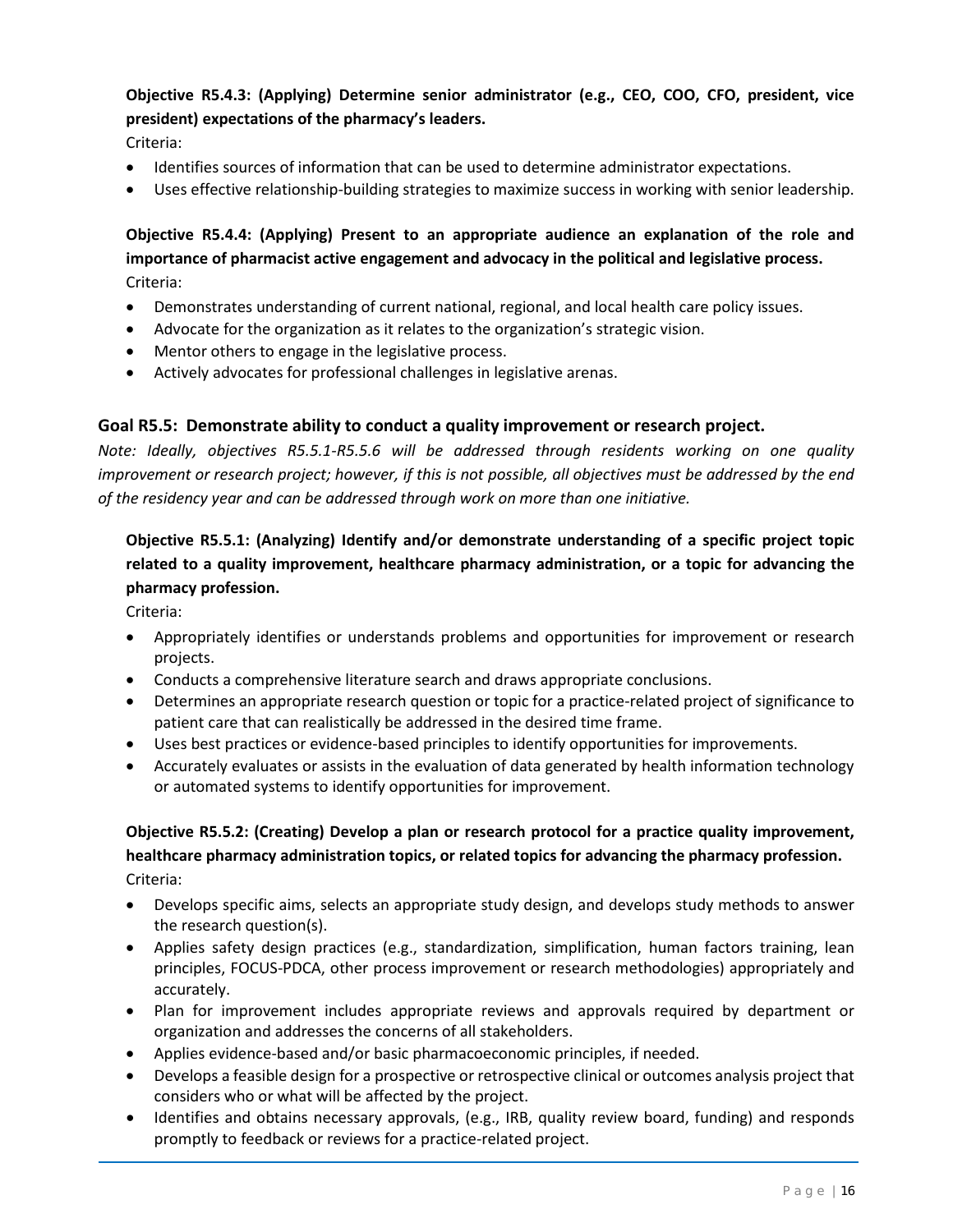- Acts in accordance with the ethics of research on human subjects, if applicable.
- Implements the project as specified in its design.
- Plan design is practical to implement and is expected to remedy or minimize the identified challenge or deficiency.

# **Objective R5.5.3: (Evaluating) Collect and evaluate data for a practice quality improvement or research project related to healthcare pharmacy administration or for a topic for advancing the pharmacy profession.**

Criteria:

- Collects the appropriate types of data as required by project design.
- Uses appropriate electronic data and information from internal information databases, external online databases, appropriate Internet resources, and other sources of decision support, as applicable.
- Uses appropriate methods for analyzing data in a prospective and retrospective clinical, humanistic, and/or economic outcomes analysis.
- Develops and follows an appropriate research or project timeline.
- Correctly identifies need for additional modifications or changes to the project.
- Applies results of a prospective or retrospective clinical, humanistic, and/or economic outcomes analysis to internal business decisions and modifications to a customer's formulary or benefit design as appropriate.
- Uses continuous quality improvement (CQI) principles to assess the success of the implemented change, if applicable.
- Considers the impact of the limitations of the project or research design on the interpretation of results.
- Accurately and appropriately develops plans to address opportunities for additional changes.

## **Objective R5.5.4: (Applying) Implement a quality improvement or research project related to healthcare pharmacy administration or for a topic for advancing the pharmacy profession.**

Criteria:

- Plan is based on appropriate data.
- Effectively presents plan (e.g., accurately recommends or contributes to recommendation for operational change, formulary addition or deletion, implementation of medication guideline or restriction, or treatment protocol implementation) to appropriate audience.
- Demonstrates appropriate assertiveness in presenting pharmacy concerns, solutions, and interests to external stakeholders.
- Gains necessary commitment and approval for implementation.
- Follows established timeline and milestones.
- Effectively communicates any changes in medication formulary, medication usage, or other procedures to appropriate parties.
- Outcome of change is evaluated accurately and fully.

## **Objective R5.5.5: (Evaluating) Assess changes, or need to make changes, based on the project.**  Criteria:

- Evaluate data and/or outcome of project accurately and fully.
- Includes operational, clinical, economic, and humanistic outcomes of patient care, if applicable.
- Uses continuous quality improvement (CQI) principles to assess the success of the implemented change, if applicable.
- Correctly identifies need for additional modifications or changes based on outcome.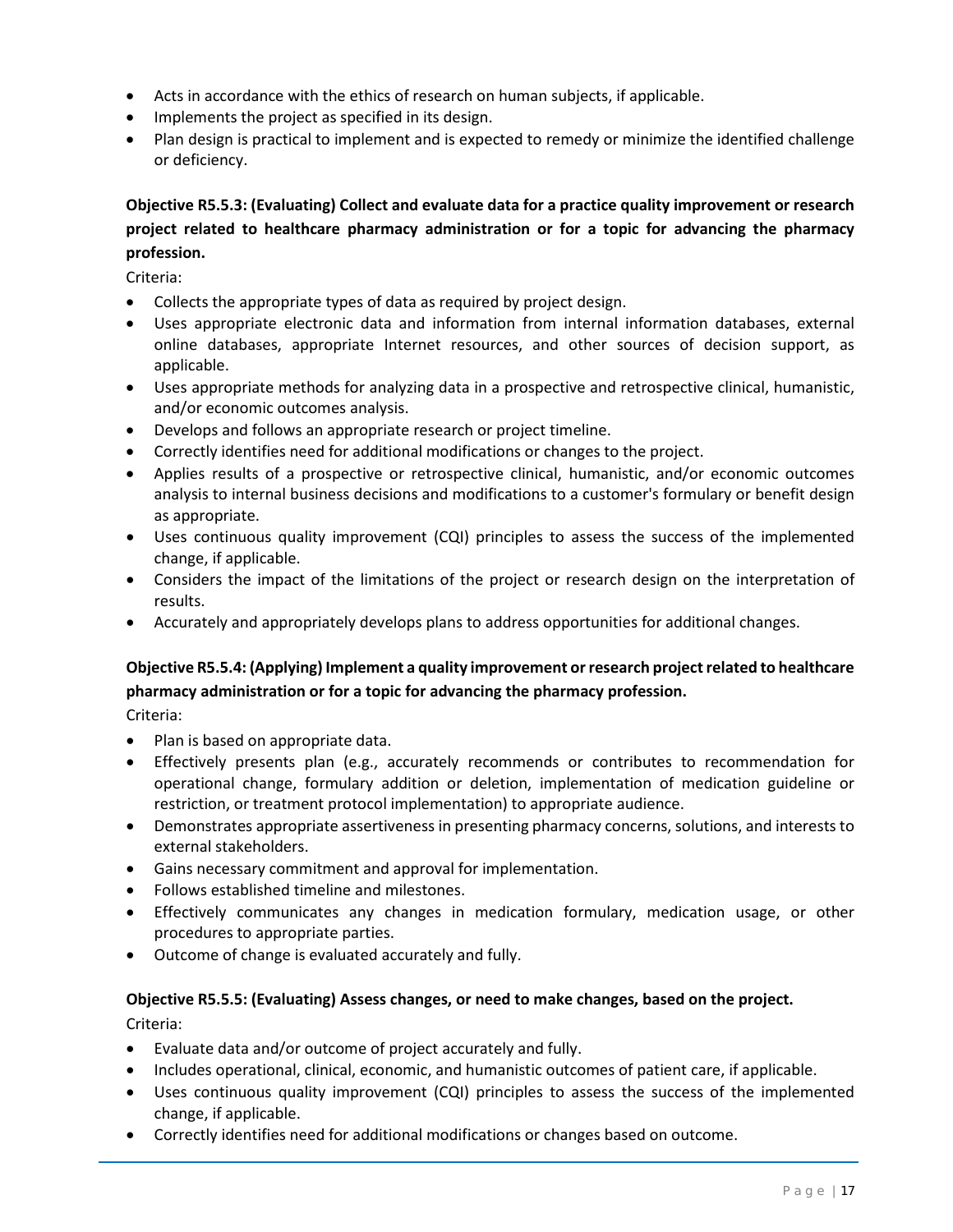- Accurately assesses the impact of the project, including its sustainability, if applicable.
- Accurately and appropriately develops plans to address opportunities for additional changes.

## **Objective R5.5.6: (Creating) Effectively develop and present, orally and in writing, a final project or research report suitable for publication at a local, regional, or national conference (the presentation may be virtual).**

Criteria:

- Outcome of change is reported accurately to appropriate stakeholders(s) and policy-making bodies according to departmental or organizational processes.
- Report includes implications for changes to or improvement in pharmacy practice.
- Report uses an accepted manuscript style suitable for publication in professional literature.
- Oral presentations to appropriate audiences within the department and organization, or to external audiences, use effective communication and presentation skills and tools (e.g., handouts, slides) to convey points successfully.

#### **Goal R5.6: Lead a designated area or program within pharmacy services.**

**Objective R5.6.1: (Applying) Perform management functions for a designated area or program within pharmacy services (e.g., prior authorization team, IV room, internal audit function, distribution system, dispensing pharmacy, patient care services).**

- Demonstrates understanding of the principle of span of control and how it affects the achievement of the pharmacy mission.
- Demonstrates understanding of the principles of empowerment and delegation and how they affect the achievement of goals in organizations.
- Uses appropriate available data in making management decisions.
- Use appropriate management skills to function effectively as a manager of a designated pharmacy service area.